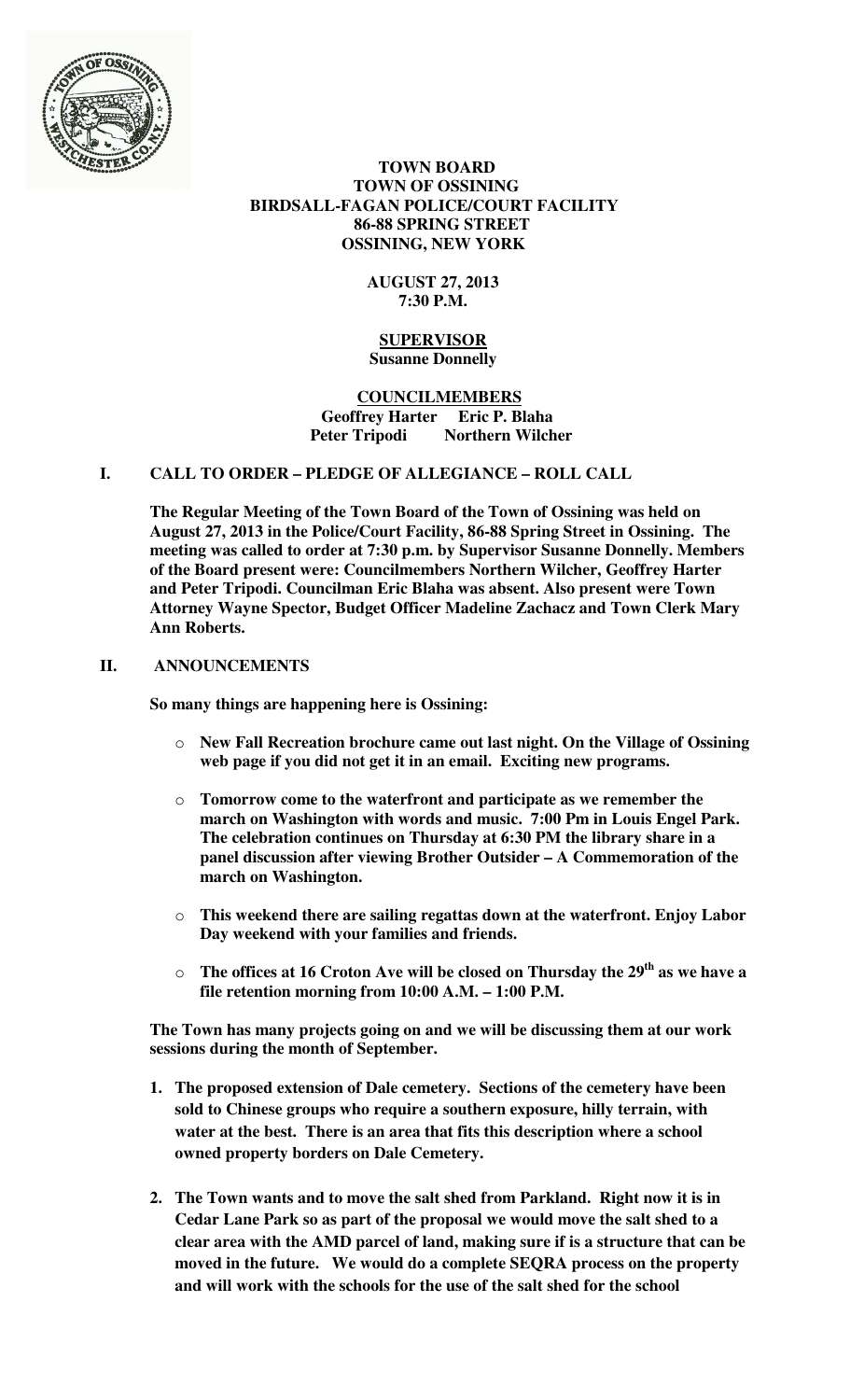**personnel too. Come to the work session next week as the discussion begins and mark your calendar now for the Oct 1, 2013 Town Hall Meeting when the Town and schools will be available to answer any questions. Our plan is make sure everyone understands what we are doing how it will help both the Schools and the Town/ Cemetery.** 

**3. In early September we will begin our feasibility Study concerning the Building in Louis Engel Park that houses the OBCC. We will begin our meetings with the membership of the club but we will be available at several meetings to discuss this process and what it could mean to this community with the residents of the Town of Ossining. Justin Mathews is here tonight to make a short presentation on one. It is essential that we support our youth in their passions especially when it is for such a good cause. I will not steal your thunder Justin.** 

## **III. PUBLIC COMMENT ON AGENDA ITEMS**

## **IV. BOARD RESOLUTIONS**

## **A. Approval of Minutes-Regular Meeting**

**Councilmember Wilcher moved and it was seconded by Councilmember Harter that the following be approved:** 

**Resolved, that the Town Board of the Town of Ossining hereby approves the August 13, 2013, Minutes of the Regular Meeting as presented.** 

 **Motion Carried: Unanimously** 

#### **B. Approval of Voucher Detail Report**

**Councilmember Wilcher moved and it was seconded by Councilmember Harter that the following be approved:** 

**Resolved, that the Town Board of the Town of Ossining hereby approves the Voucher Detail Report dated August 27, 2013 in the amount of \$1,472,484.68** 

 **Motion Carried: Unanimously** 

#### **C. Personnel- Highway Department- Seasonal Appointment**

**Councilmember Wilcher moved and it was seconded by Councilmember Tripodi that the following be approved:** 

**Resolved, that the Town Board of the Town of Ossining hereby appoints Melvin Davis, Ossining, to the seasonal position of Laborer in the Highway Department effective September 3rd, 2013 at \$12.00 per hour.** 

 **Motion Carried: Unanimously** 

#### **D. Personnel- Highway Department- Seasonal Appointment**

**Councilmember Wilcher moved and it was seconded by Councilmember Harter that the following be approved:** 

**Resolved, that the Town Board of the Town of Ossining hereby appoints Ryan Seepaul, Ossining, to the seasonal position of Laborer in the Highway Department effective September 3rd, 2013 at \$12.00 per hour.** 

 **Motion Carried: Unanimously**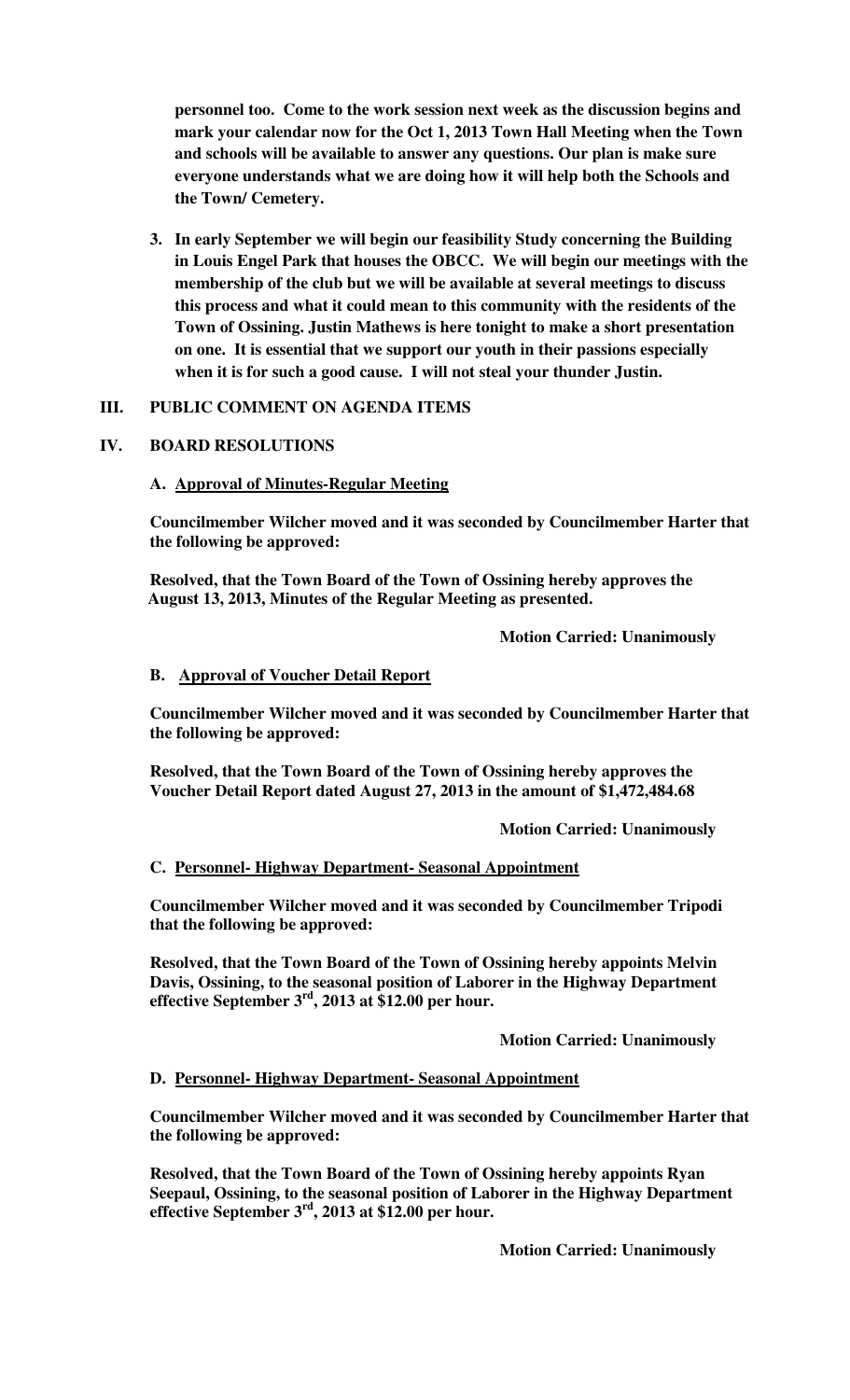#### **E. TAX CERTIORARI**

**Pace University vs. Town Of Ossining**

**Councilmember Wilcher moved and it was seconded by Councilmember Tripodi that the following be approved:** 

**WHEREAS, proceedings pursuant to Article 7 of the Real Property Tax Law of the State of New York were instituted by Pace University against the Town of Ossining, to review the tax assessments made on Petitioner's property located at 235 Elm Road, Village of Briarcliff Manor in The Town of Ossining, and designated on the tax assessment map of the Town of Ossining as Section 98.19-2-11 for Tax Assessment Years 2009 through 2012, which proceedings are now pending in the Supreme Court of the State of New York, County of Westchester, under Index Nos. 24379/09; 23632/10; 56952/11; and 67204/12; and** 

**WHEREAS, the above Petitioner has agreed to a compromise and settlement of such proceeding, subject to the approval of the Town Board, correcting and reducing the assessed valuation of its real property and improvements, as follows:** 

**As to Parcel 98.19 -2-011:** 

| <b>Assessment</b> | Original    |                   | AV          |
|-------------------|-------------|-------------------|-------------|
| <u>Year</u>       | AV          | <b>Revised AV</b> | Diff        |
| 2009              | \$3,864,198 | \$2,304,000       | \$1,560,198 |
| 2010              | \$3,864,198 | \$2,502,000       | \$1,362,198 |
| 2011              | \$3,864,198 | \$2,340,000       | \$1,524,198 |
| 2012              | \$3,864,198 | \$2,440,198       | \$1,424,198 |

**WHEREAS, any and all refunds necessitated by said settlement will be made without interest; and WHEREAS, the Town Board, upon the recommendation of the Assessor, concurred by the Town Attorney, finds the proposed settlement appropriate and in the best interest of the Town of Ossining; now therefore it is** 

**RESOLVED, that settlement of the proceedings, on the terms set forth herein, is hereby accepted and approved, subject to the approval of the Supreme Court, Westchester County, wherein such proceedings are pending; and it is further** 

**RESOLVED, that the Town Attorney is hereby authorized and directed to procure and execute any documents necessary to effectuate such settlement; and it is further** 

**RESOLVED, subject to the approval of the Supreme Court, Westchester County, that the Assessor is authorized and directed to make the changes and corrections to the individual unit assessment on the tax assessment roll of the Town of Ossining, which will be ordered pursuant to the Consent Judgment to be entered in accordance with the terms of this settlement, and the Receiver of Taxes is authorized and directed to process and pay the refund of Town of Ossining taxes estimated to be \$ 65, 069.78, which will be ordered pursuant to said Consent Judgment.** 

> **Motion Carried: 3-1-0 Ayes: Wilcher, Tripodi & Donnelly Abstain: Harter**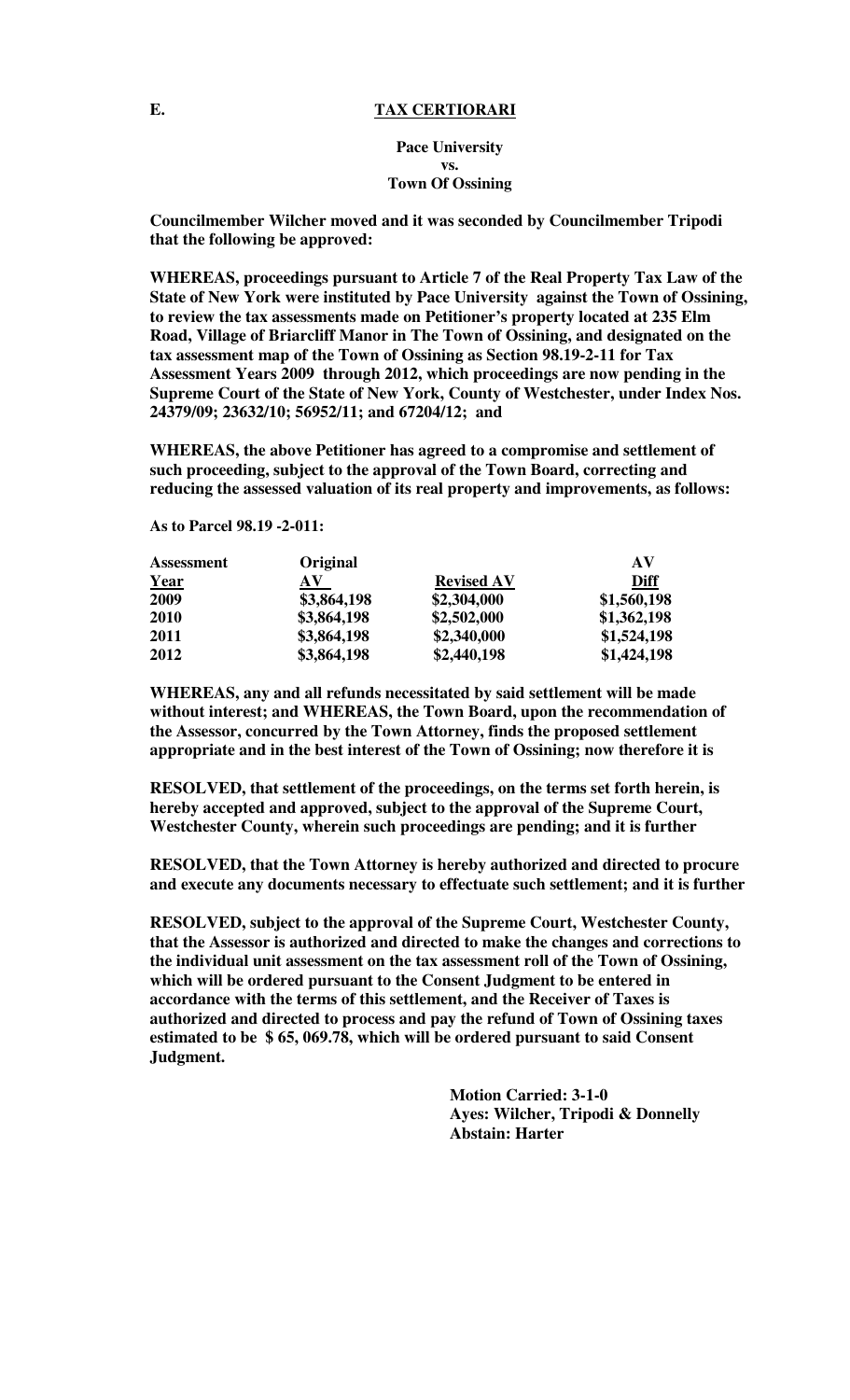## **Pocantico Hills Realty Corp. vs. Town Of Ossining**

**Councilmember Wilcher moved and it was seconded by Councilmember Harter that the following be approved:** 

**WHEREAS, proceedings pursuant to Article 7 of the Real Property Tax Law of the State of New York were instituted by Pocantico Hills Realty Corp. against the Town of Ossining, to review the tax assessments made on Petitioner's property located at 75 South Highland Avenue in The Town of Ossining, and designated on the tax assessment map of the Town of Ossining as Section 97.07-7-1 for Tax Assessment Years 2008 through 2012, which proceedings are now pending in the Supreme Court of the State of New York, County of Westchester, under Index Nos. 22183/08; 23164/09; 25054/10; 15139/11; and 66237/12; and** 

**WHEREAS, the above Petitioner has agreed to a compromise and settlement of such proceeding, subject to the approval of the Town Board, correcting and reducing the assessed valuation of its real property and improvements, as follows:** 

Section 97.07 Block 7 Lot 1 (75 South Highland Avenue)

|     | Assessment | County   | Assessed Valuation |            | Amount   |
|-----|------------|----------|--------------------|------------|----------|
| Lot | Tax Year   | Tax Year | Reduced From       | Reduced To | of Red.  |
|     | 2008       | 2009     | \$41,600           | \$30,000   | \$11,600 |
|     | 2009       | 2010     | \$41,600           | \$30,000   | \$11,600 |
|     | 2010       | 2011     | \$41,600           | \$30,000   | \$11,600 |
|     | 2011       | 2012     | \$41,600           | \$32,000   | \$9,600  |
|     | 2012       | 2013     | \$41,600           | \$32,000   | \$9,600  |
|     | 2013       | 2014     | \$41,600           | \$32,000   | \$9,600  |

**WHEREAS, any and all refunds necessitated by said settlement will be made without interest; and WHEREAS, the Town Board, upon the recommendation of the Assessor, concurred by the Town Attorney, finds the proposed settlement appropriate and in the best interest of the Town of Ossining; now therefore it is** 

**RESOLVED, that settlement of the proceedings, on the terms set forth herein, is hereby accepted and approved, subject to the approval of the Supreme Court, Westchester County, wherein such proceedings are pending; and it is further** 

**RESOLVED, that the Town Attorney is hereby authorized and directed to procure and execute any documents necessary to effectuate such settlement; and it is further** 

**RESOLVED, subject to the approval of the Supreme Court, Westchester County, that the Assessor is authorized and directed to make the changes and corrections to the individual unit assessment on the tax assessment roll of the Town of Ossining, which will be ordered pursuant to the Consent Judgment to be entered in accordance with the terms of this settlement, and the Receiver of Taxes is authorized and directed to process and pay the refund of Town of Ossining taxes estimated to be \$ 740.79, which will be ordered pursuant to said Consent Judgment.** 

 **Motion Carried: Unanimously**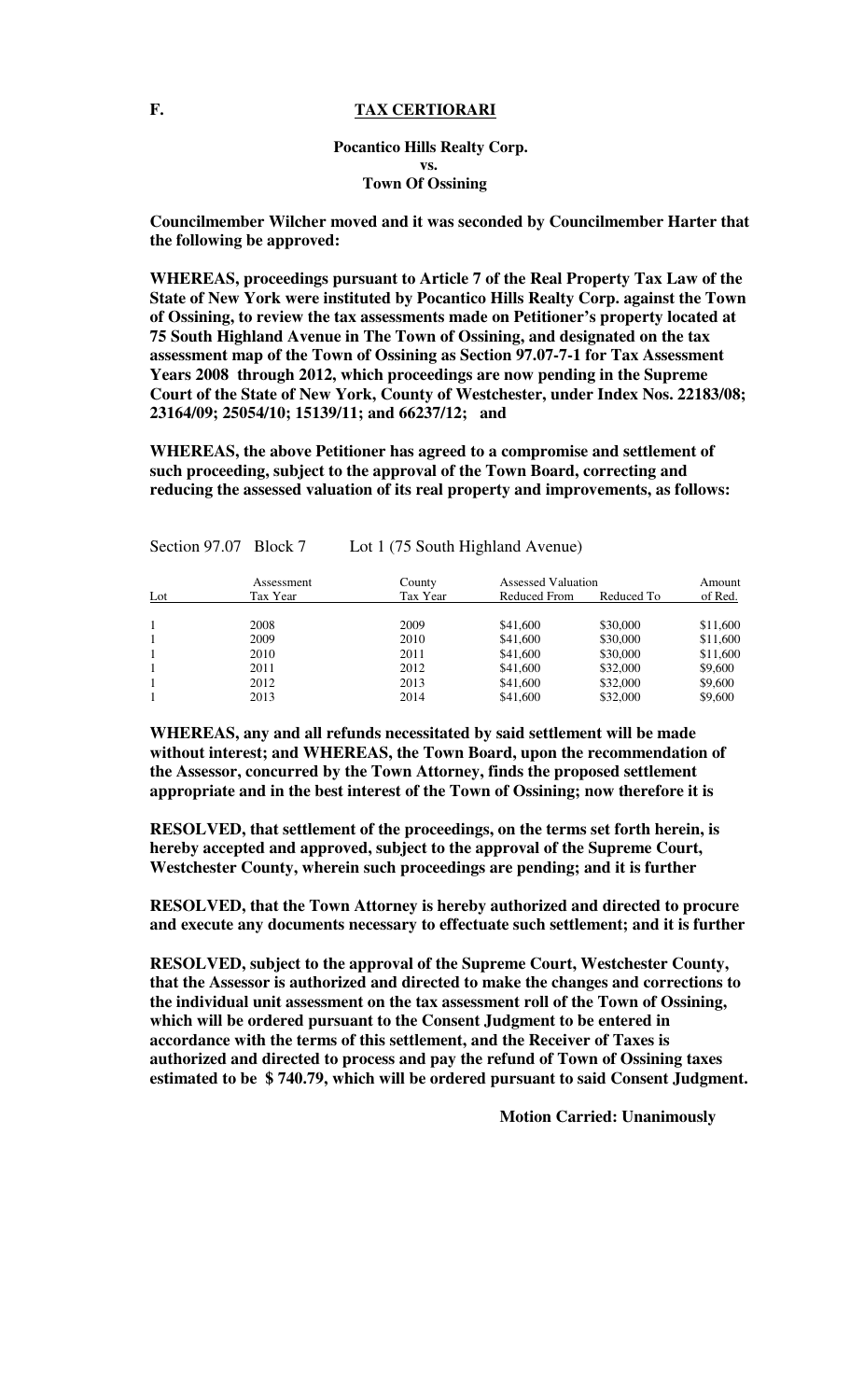#### **G. TAX CERTIORARI**

#### **TLC Holding Corporation, Jorge Rodriguez vs. Town Of Ossining**

**Councilmember Wilcher moved and it was seconded by Councilmember Tripodi that the following be approved:** 

**WHEREAS, proceedings pursuant to Article 7 of the Real Property Tax Law of the State of New York were instituted by TLC Holding Corporation, Jorge Rodriguez against the Town of Ossining, to review the tax assessments made on Petitioner's property located at 2 Broad Avenue in The Town of Ossining, and designated on the tax assessment map of the Town of Ossining as Section 97.07-4-1 for Tax Assessment Years 2010 through 2013, which proceedings are now pending in the Supreme Court of the State of New York, County of Westchester, under Index Nos. 26548/2010; 57148/2011 and 66918/2012; and** 

**WHEREAS, the above Petitioner has agreed to a compromise and settlement of such proceeding, subject to the approval of the Town Board, correcting and reducing the assessed valuation of its real property and improvements, as follows:** 

|                  |                   | <b>2010 Assessed Valuation</b> |                     |
|------------------|-------------------|--------------------------------|---------------------|
| <b>Parcel ID</b> | <b>Current AV</b> | <b>Reduced AV</b>              | <b>AV Reduction</b> |
| 97.07-4          | \$76,900          | \$61,000                       | \$15,900            |
|                  |                   | <b>2011 Assessed Valuation</b> |                     |
| <b>Parcel ID</b> | <b>Current AV</b> | <b>Reduced AV</b>              | <b>AV Reduction</b> |
| 97.07-4-1        | \$76,900          | \$61,000                       | \$15,900            |
|                  |                   | <b>2012 Assessed Valuation</b> |                     |
| <b>Parcel ID</b> | <b>Current AV</b> | <b>Reduced AV</b>              | <b>AV Reduction</b> |
| 97.07-4-1        | \$67,100          | \$61,000                       | \$6,100             |
|                  |                   | <b>2013 Assessed Valuation</b> |                     |
| <b>Parcel ID</b> | <b>Current AV</b> | <b>Reduced AV</b>              | <b>AV Reduction</b> |
| 97.07-4-1        | \$67,100          | \$56,610                       | \$10,490            |

**WHEREAS, any and all refunds necessitated by said settlement will be made without interest; and WHEREAS, the Town Board, upon the recommendation of the Assessor, concurred by the Town Attorney, finds the proposed settlement appropriate and in the best interest of the Town of Ossining; now therefore it is** 

**RESOLVED, that settlement of the proceedings, on the terms set forth herein, is hereby accepted and approved, subject to the approval of the Supreme Court, Westchester County, wherein such proceedings are pending; and it is further** 

**RESOLVED, that the Town Attorney is hereby authorized and directed to procure and execute any documents necessary to effectuate such settlement; and it is further** 

**RESOLVED, subject to the approval of the Supreme Court, Westchester County, that the Assessor is authorized and directed to make the changes and corrections to the individual unit assessment on the tax assessment roll of the Town of Ossining, which will be ordered pursuant to the Consent Judgment to be entered in accordance with the terms of this settlement, and the Receiver of Taxes is authorized and directed to process and pay the refund of Town of Ossining taxes**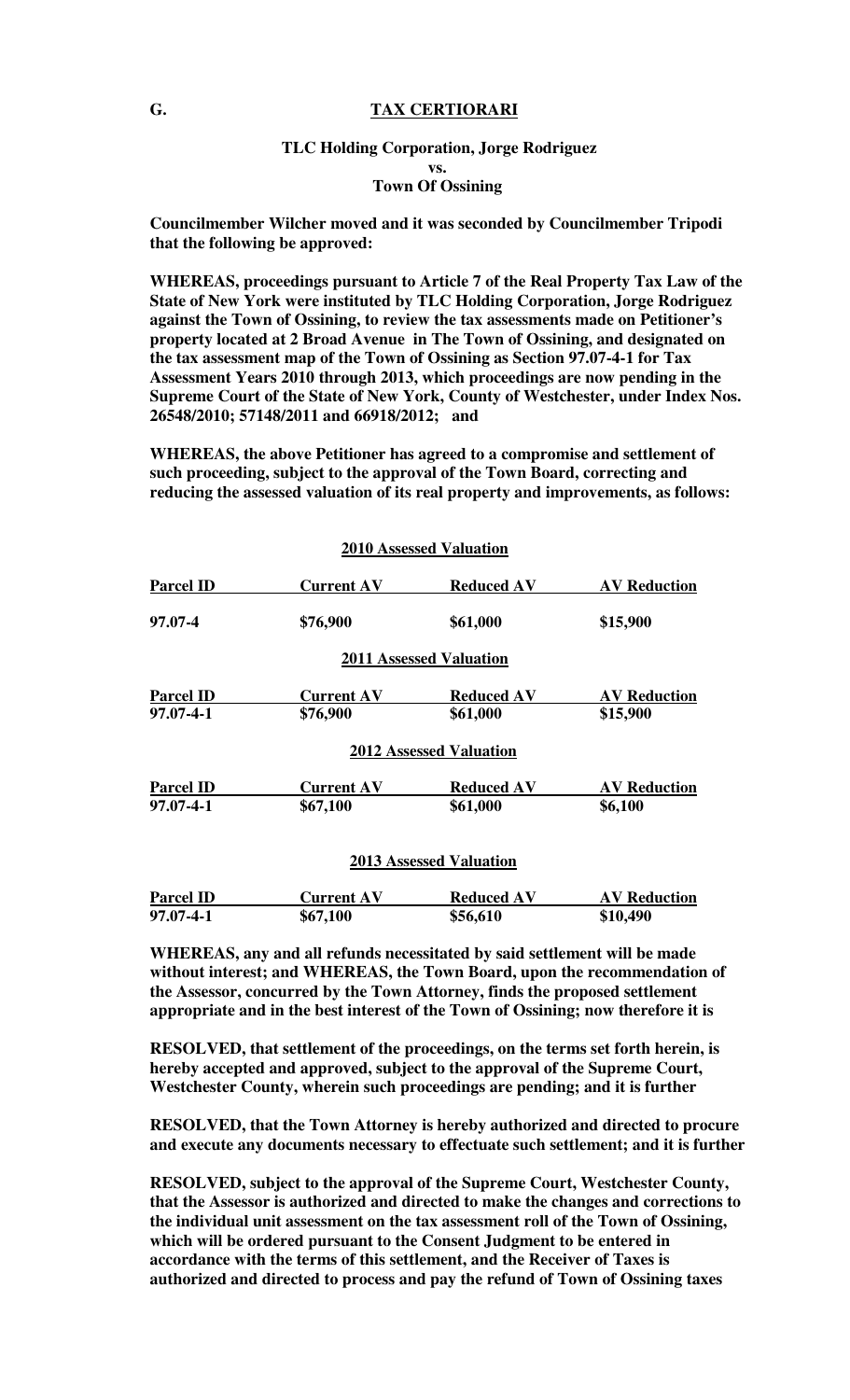**estimated to be \$ 443.21, which will be ordered pursuant to said Consent Judgment.** 

#### **Motion Carried: Unanimously**

## **H. TAX CERTIORARI**

#### **Central Westchester Business Park Co. No.5. LLC vs.**

**Town Of Ossining**

**Councilmember Wilcher moved and it was seconded by Councilmember Harter that the following be approved:** 

**WHEREAS, proceedings pursuant to Article 7 of the Real Property Tax Law of the State of New York were instituted by Central Westchester Business Park Co. No.5, LLC against the Town of Ossining, to review the tax assessments made on Petitioner's property located at 500 Executive Boulevard, Town of Ossining, and designated on the tax assessment map of the Town of Ossining as Section 80.20- Block 1- Lot 18 for Tax Assessment Years 2009 through 2012, which proceedings are now pending in the Supreme Court of the State of New York, County of Westchester, under Index Nos. 23853/2009; 25523/2010; 15693/2011; and Index No. 66903/2012; and** 

**WHEREAS, the above Petitioner has agreed to a compromise and settlement of such proceeding, subject to the approval of the Town Board, correcting and reducing the assessed valuation of its real property and improvements, as follows:** 

| Ass't |              | <b>Assessed Valuation</b> |           |  |
|-------|--------------|---------------------------|-----------|--|
| Year  | Reduced From | Reduced To                | Reduction |  |
| 2009  | 175,000      | 131,250                   | 43 750    |  |
| 2010  | 175,000      | 131,250                   | 43 750    |  |
| 2011  | 175.000      | 131,250                   | 43 750    |  |
| 2012  | 175,000      | 131,250                   | 43 750    |  |

**WHEREAS, any and all refunds necessitated by said settlement will be made without interest; and WHEREAS, the Town Board, upon the recommendation of the Assessor, concurred by the Town Attorney, finds the proposed settlement appropriate and in the best interest of the Town of Ossining; now therefore it is** 

**RESOLVED, that settlement of the proceedings, on the terms set forth herein, is hereby accepted and approved, subject to the approval of the Supreme Court, Westchester County, wherein such proceedings are pending; and it is further** 

**RESOLVED, that the Town Attorney is hereby authorized and directed to procure and execute any documents necessary to effectuate such settlement; and it is further** 

**RESOLVED, subject to the approval of the Supreme Court, Westchester County, that the Assessor is authorized and directed to make the changes and corrections to the individual unit assessment on the tax assessment roll of the Town of Ossining, which will be ordered pursuant to the Consent Judgment to be entered in accordance with the terms of this settlement, and the Receiver of Taxes is authorized and directed to process and pay the refund of Town of Ossining taxes estimated to be \$ 25, 166.04 ,which will be ordered pursuant to said Consent Judgment.** 

 **Motion Carried: Unanimously**